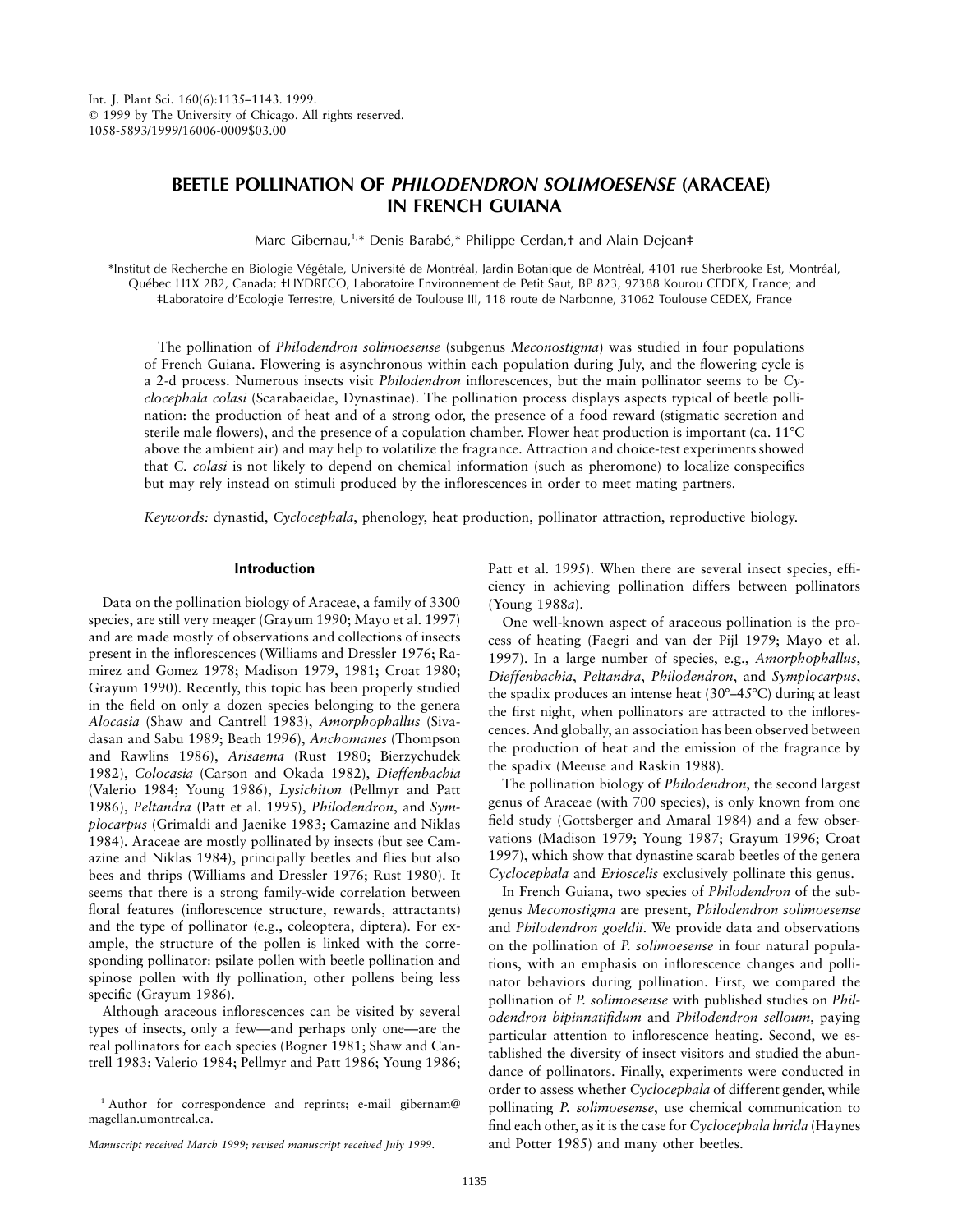## **Material and Methods**

*Philodendron solimoesense* is a hemiepiphyte of terra firma or flooded (riverine) forests that can also be terrestrial on sandy soils. Its dark green leaves are sagittate, with a blade that reaches up to 1 m long and 50 cm wide and with inflorescences that develop from the base of each petiole. The large inflorescences (open spadices 22–32 cm in length, average of 29 cm) develop one after the other during the reproductive phase. The spathe is green externally and white internally, and its surface is smooth. The pistillate flowers occupy the lower portion of the spadix and take up ca. 20% of the total length of the inflorescence, whereas the male flowers are located on the upper portion and occupy ca. 30% of the total length. In the median portion of the spadix there is a prominent intermediate zone (ca. 50% of the total length of the inflorescence) consisting of sterile male flowers (see also Mayo 1991).

Our study, conducted in July and December 1998, followed preliminary observations that we completed in 1997. Four terrestrial populations of *P. solimoesense* were studied along the National Road number 1 of French Guiana. They originated from hemiepiphytic individuals that were present on trees that were cut down during the construction of the road in 1989 and that have been successfully reproducing since then. A summary description of each population is given in table 1.

All individuals in the four populations were marked and mapped ( $n = 197$ ; see also table 1). Every 2 d between July 6 and 21, each population was checked, open inflorescences were noted, and their sexual stage was determined. During this period, 68 inflorescences flowered, and their flowering process was observed daily at different times.

An infrared contact thermometer, precise to  $0.5^{\circ}$ , was used to record the ambient and inflorescence temperature variations during the evening of July 14 between 1700 and 2130 hours on six *P. solimoesense*; we took a measurement every 15 min. In order to obtain the temperature of the inflorescence, the thermometer was inserted ca. 5 cm into the spathe, against the middle of the sterile male zone. The temperature of closed nonpollinated inflorescences were measured on the same individuals (control) by making a small hole at the level of the sterile male zone (this opening was plugged with the circular piece removed from the spathe between each measurement). Self-pollination within a single inflorescence was tested by placing four inflorescences from different individuals under organdy bags from the period before opening to the period of senescence.

During the daily study of the sequential flowering processes, we noted the number and species of insect visitors to the 68 inflorescences that opened during the experimental period, and we also noted the hour of observation and took voucher specimens for identification. *Cyclocephala* beetles were counted and sexed in 40 opened inflorescences, whereas we measured the length of the different spadix zones (female, male sterile, and male) of 32 of them. In order to estimate the intensity of damage done to the spathe by *Cyclocephala*, the number of rows damaged by the beetles and the total number of rows of sterile male flowers were counted. The number of male and female beetles per inflorescence was compared by a paired *t*test using Statistix 4.1 (1994). Linear regressions between floral traits (length of the different spadix zones and proportion of sterile male flowers eaten) and pollinator abundance were performed using Statistix 4.1 (1994).

An attraction experiment of the pollinator was conducted in the field during three successive evenings when *Cyclocephala* beetles were active. In each case, we closed 20 males in one organdy bag and 20 females in another in order to allow the diffusion of chemical communication. In the first experiment (two consecutive days), the two bags were attached at a height of 1.60 m on trunks symmetrically placed 5 m away from an attracting inflorescence (emitting odor). Six and three inflorescences were receptive in the population on the first and the second day, respectively. One hour following sunset, we noted the beetles arriving on each bag and on the control inflorescences.

Two series of choice tests were conducted in closed-dark boxes in early evening when *Cyclocephala* were active. In the first series, we used spathes (without spadix) as experimental "shelters" placed in each corner of four carton boxes (70  $\times$  40  $\times$  10 cm). Two of them (in opposite corners) contained two beetles of the same sex (each); the other two were kept empty. Five new beetles of the opposite sex were deposited in the center of the boxes for each replicate. This experiment was repeated 10 times for each sex, with each box and spathe being used only one time. The boxes were tightly closed for 20 min, then we noted the position of each beetle. In the second series of experiments, which was repeated six times for each sex, we used slices of spathe (4 cm thick) as "shelters." Three shelters were placed in plastic boxes (20  $\times$  20  $\times$  5 cm), two of which contained one beetle, while three beetles of the opposite sex were placed in the middle of the boxes. For each beetle in both experiments, three situations were noted: the beetle was found with a sexual partner (mostly in a shelter)

| <b>Summary Description of Each Study Population</b> |                                  |                                            |                                    |                                                         |                                                                                     |  |  |  |
|-----------------------------------------------------|----------------------------------|--------------------------------------------|------------------------------------|---------------------------------------------------------|-------------------------------------------------------------------------------------|--|--|--|
| Population                                          | Kilometric<br>point <sup>a</sup> | Population size<br>(number of individuals) | Number of<br>flowering individuals | Number of<br>open inflorescences<br>$(Iuly 6-21, 1998)$ | Mean number of open<br>inflorescences per day<br>(mean $\pm$ standard<br>deviation) |  |  |  |
| 1                                                   | 90.5                             | 36                                         | 20                                 | 13                                                      | $0.8 \pm 0.9$                                                                       |  |  |  |
| 2                                                   | 91.75                            | 65                                         | 28                                 |                                                         | $0.6 \pm 0.7$                                                                       |  |  |  |
| 3                                                   | 94.5                             | 44                                         |                                    |                                                         | $0.7 \pm 1$                                                                         |  |  |  |
| 4                                                   | 96.5                             | 52                                         | 39                                 | 35                                                      | $2.2 \pm 1.7$                                                                       |  |  |  |

**Table 1**

<sup>a</sup> Distance, in kilometers, along National Road number 1.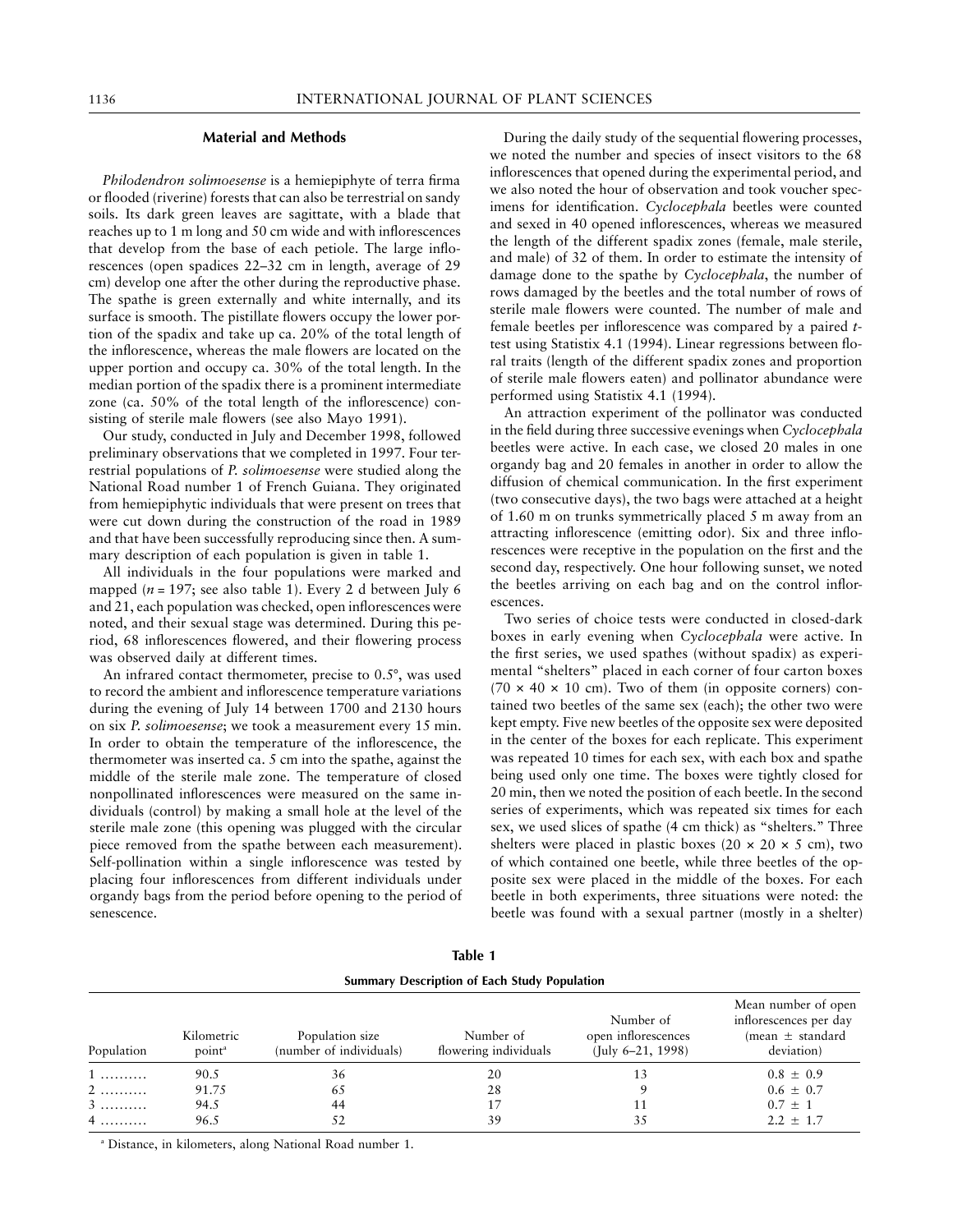and was considered to be "paired"; the beetle was found in or at the base of a shelter without a sexual partner or in the corner of the boxes and was considered to be "hidden"; or the beetle was not in one of the two previous situations and was considered to be "uninterested." The number of beetles in each situation was compared using a General Linear Model (GLIM software; Royal Statistical Society 1986) with a Poisson error (count data) that tested two effects (situation and beetle sex) and their interaction. For other comparisons, we used the Fisher exact test from StatXact 2.05 (1992).

#### **Results**

The number of opened inflorescences per plant individual and per day varied among populations but remained low (1.06 on average; table 1). As a result, 2–7 d separated the opening of two inflorescences on the same individual, thus preventing self-pollination between inflorescences.

The flowering process was a very characteristic 2-d event that did not vary between individuals. Sometimes the spathes became slightly loosened during the evening before opening. The flowering phenology differed between the four populations, with population 4 being characterized by a higher production of inflorescences (three to four times more than the other populations) and a continuous flowering during the census period (fig. 1; table 1). In the other populations, several gaps in the flowering pattern appeared and lasted from 1–5 d (fig. 1).

*Tyloderma* sp., a curculionid beetle, was observed on a dozen occasions, mainly on closed inflorescences (table 2). The adults pierced both large holes in the outer surface of the spathe in order to feed and small holes in which to lay eggs. The larvae completed their development in the inflorescence peduncle where they pupated. Dozens of easily visible black spots from resin spurs indicated which spathes had been attacked. Various ants recorded on all individuals patrolled the outer surface of the opened spathes or the upper part of the spadix, but these ants avoided entering into the spathes.

Among insects visiting the open inflorescences (table 2), small staphylinid beetles  $\ll 10$  mm long) and orange mirids (Hemiptera) were recorded from the first afternoon of observation. Staphylinids (up to 150 individuals per inflorescence), perhaps feeding on sterile male flowers, were situated in the upper part of the spadix. Staphylinids and mirids apparently had no pollen (binocular observations). Also, groups of 20–30 larvae were found in closed and pollinated inflorescences, which permitted us to speculate that they may exit when the inflorescence opens at maturity. At dusk, up to 10 stingless bees (*Trigona* spp.) with no pollen were observed to fly onto one inflorescence, but none of these bees crawled down the spathe to the female flowers. Very active until nightfall (1845 hours), these bees foraged on the upper part of the spadix but were unable to reach the sheltered pollen. We twice observed large, reddish reduvidae preying on miridae and trying to catch *Trigona*.

Numerous staphylinids and mirids were therefore present when dynastine beetles of the genus *Cyclocephala* arrived at the inflorescences. Of all the insects recorded inside the inflorescences, *Cyclocephala* were the only ones that transported pollen on their bodies (binocular observations), and so they



**Fig. 1** Number of inflorescences at pollination stage in each population per day.

were considered to be the pollinators. We recorded three *Cyclocephala* species in the inflorescences: *Cyclocephala colasi*, the most abundant (with 899 individuals out of the 909 *Cyclocephala* recorded); *Cyclocephala emarginata* (six individuals); and *Cyclocephala sexunctata* (four individuals). Both latter species, found in only six inflorescences, appeared to be rare visitors of *Philodendron solimoesense*, at least during July, in this geographical zone. All 68 inflorescences that opened during the experimental period were visited by several *C. colasi*  $(21 \pm 12 \text{ [SD]}$  beetles per inflorescence; fig. 2). Per inflorescence, the number of male beetles  $(12.2 \pm 6.9)$  was greater than the number of females  $(8.9 \pm 6.1; t = -3.67, df = 39,$  $P = 7 \times 10^{-4}$ ). The least square linear regression of the length of the sterile zone on the number of beetles per inflorescence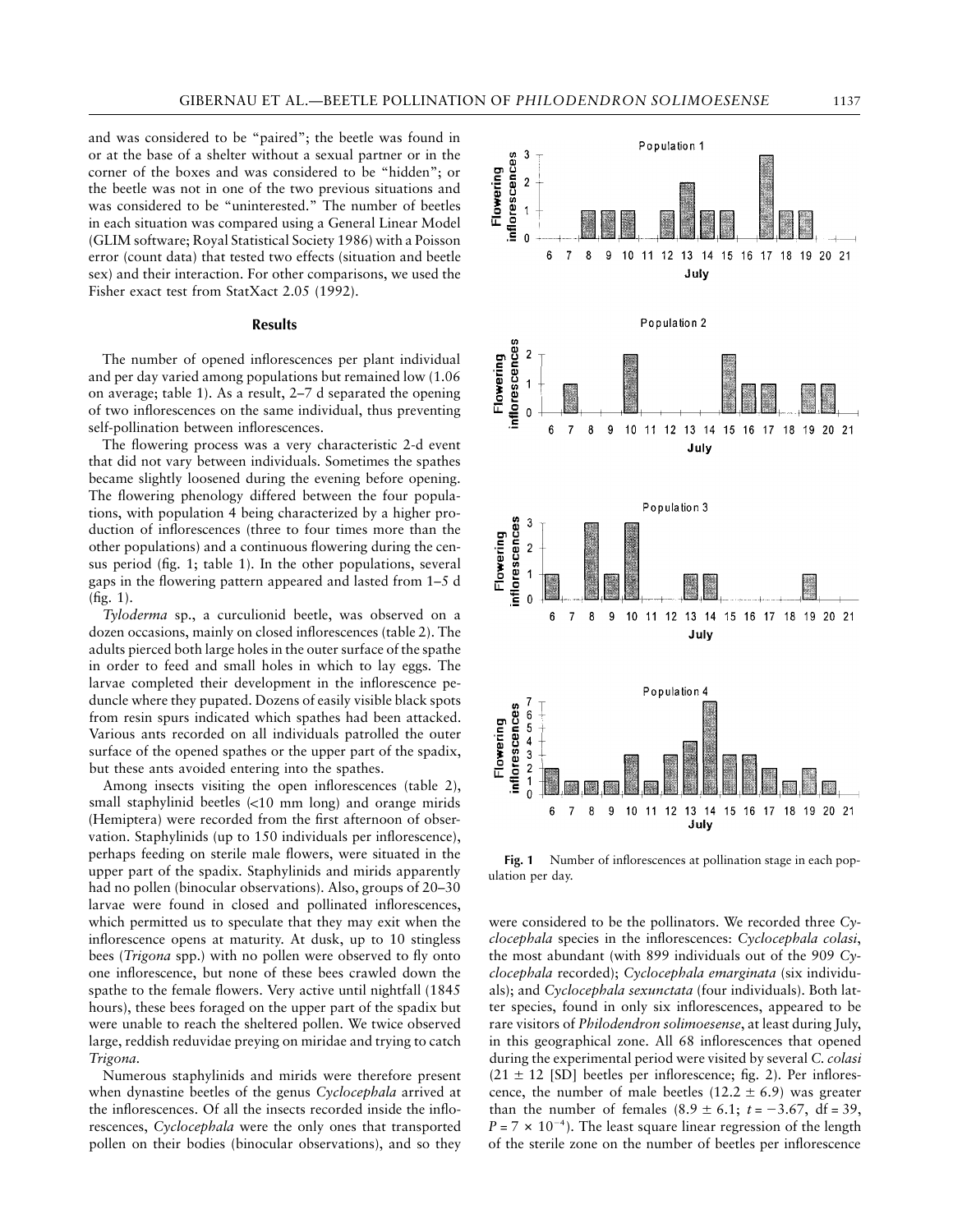was significant ( $r^2$  = 0.15,  $F = 5.15$ , df = 1, 29,  $P = 0.03$ ; fig. 3). The least square linear regressions of the length of the female and male zones on the number of beetles per inflorescence were not significant (respectively:  $r^2 = 0.001$ ,  $F = 0.04$ , df = 1, 29,  $P = 0.84$ ; and  $r^2 = 0.0001$ ,  $F = 0.02$ , df = 1, 29,  $P = 0.96$ ). In 15 hemiepiphytic *P. solimoesense* (25 m in height), we also found 55 *C. colasi* and four *C. sexpunctata* individuals in three opened inflorescences, which indicates that ground and epiphytic populations reproduce in the same way.

During the second day, mirids, staphylinids, and *Cyclocephala* were still present in the inflorescences. In the evening, 20–40 *Trigona* per inflorescence were attracted to the spadix until nightfall (fig. 4*C*). When inflorescences on the first- and second-day stages of opening developed in close vicinity, *Trigona* avoided the former. Thus, *Trigona* bees seem to be preferentially attracted to inflorescences that are about to release pollen. But they are not able to collect much pollen, as it is massively released in pollen chains at dark, when *Trigona* bees have finished foraging (cf. fig. 4*C* and fig. 4*D*). They collect some kind of mucilage with pollen that is produced by male flowers and the resin present on the inner surface of the spathe, perhaps as it has been observed in *Monstera* and *Clusia* flowers (Ramirez and Gomez 1978).

The spathes opened in the middle of the morning of the first day, revealing the spadix, and were wide open during the afternoon, with an extremely curved white spadix (ca.  $45^\circ$  toward the exterior). At this time, the spathes were internally white, the stigmas were dry, and a slight odor emanated from the inflorescence (fig. 4*A*). In the late afternoon (1800 hours), the spadix began to become hot, producing a strong and unpleasant odor. The stigmas became moist and seemed to be receptive. *Cyclocephala*, covered with pollen, began to arrive on the inflorescence when the spadix produced heat, and an unpleasant odor was emitted from the spathe just before 1900 hours. After landing, they crawled down the spadix and rapidly reached the protected floral chamber around the female



**Fig. 2** Frequency distribution of the abundance of beetle visitors (*Cyclocephala colasi*) in 40 inflorescences of *Philodendron solimoesense*.

flowers (fig. 4*B*). Pollination must have been effected while beetles crawled around on the female flowers. Numerous copulations were observed to take place in the floral chamber.

During the following day, *Cyclocephala* were rather inactive and photophobic, remaining hidden in the protected floral chamber. They fed on the sterile male flowers situated just above the female zone. The least square linear regression of the number of *Cyclocephala* present in the inflorescence on the proportion of rows of sterile male flowers eaten was significant  $(r^2 = 0.64, F = 48, df = 1, 27, P < 1 \times 10^{-5}$ ; fig. 5). In highly visited inflorescences, 25%–30% of the sterile male flowers were consumed.

In the early afternoon of the second day, the internal upper half of the spathes produced yellow droplets. In the late afternoon, a brownish resin covered the inner surface of the spathes that clung to the cuticle of the pollinators crawling between spathe and spadix (fig. 4*C*). The spadix did not pro-

| Insect Visitors to Inflorescences of <i>Philodendron solimoesense</i> |                                     |  |  |  |  |
|-----------------------------------------------------------------------|-------------------------------------|--|--|--|--|
| Insect taxa                                                           | Number of observations              |  |  |  |  |
| Hemiptera:                                                            |                                     |  |  |  |  |
| Reduvidae                                                             | $\overline{2}$                      |  |  |  |  |
| Miridae                                                               | Not counted: 0–50 per inflorescence |  |  |  |  |
| Hymenoptera:                                                          |                                     |  |  |  |  |
| Apidae:                                                               |                                     |  |  |  |  |
| Trigonalmelipones                                                     | Not counted: 4–40 per inflorescence |  |  |  |  |
| Formicidae:                                                           |                                     |  |  |  |  |
| Ants                                                                  | Not counted: 0–30 per inforescence  |  |  |  |  |
| Coleoptera:                                                           |                                     |  |  |  |  |
| Curculionidae:                                                        |                                     |  |  |  |  |
| Cryptorhynchinae:                                                     |                                     |  |  |  |  |
| $Tyloderma$ sp.                                                       | 12                                  |  |  |  |  |
| Scarabaeidae:                                                         |                                     |  |  |  |  |
| Dynastinae:                                                           |                                     |  |  |  |  |
| $Cyclocephala colasi$                                                 | 899                                 |  |  |  |  |
| Cyclocephala emarginata                                               | 6                                   |  |  |  |  |
| $Cyclocephala$ sexpunctata                                            | 4                                   |  |  |  |  |
| Staphylinidae                                                         | $795: 0-150$ per inflorescence      |  |  |  |  |

**Table 2**

Note. Insect counts for Reduvidae, Curculionidae, Dynastinae (*n =* 40), and Staphylinidae (*n =* 15). Observations with range for ants, Miridae, and Apidae.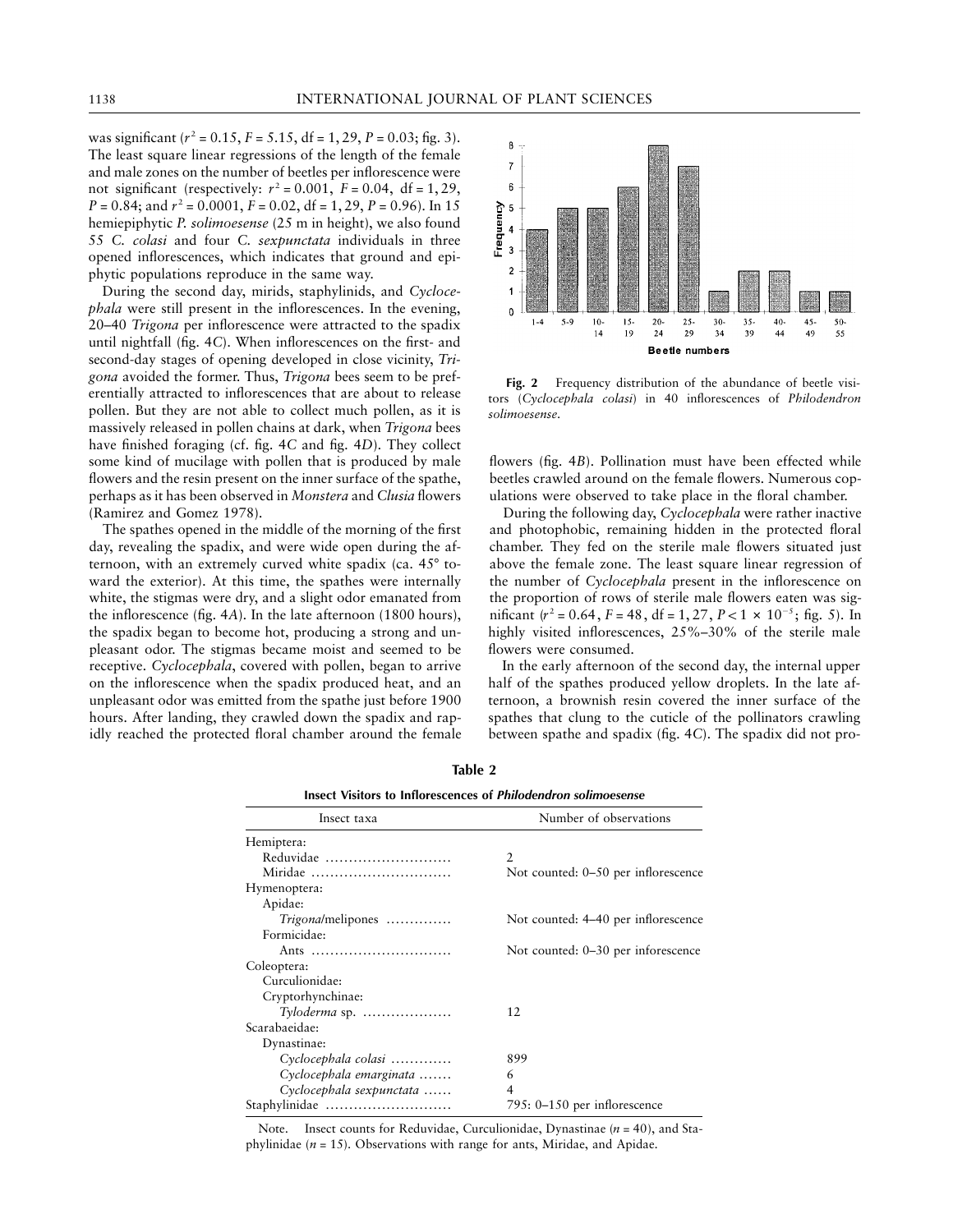

**Fig. 3** Relationship between the total number of beetle pollinators (*Cyclocephala colasi*) in an inflorescence of *Philodendron solimoesense* and the length of its intermediate (male sterile) zone ( $r^2 = 0.15$ ,  $F =$ 5.15,  $df = 1$ , 29,  $P = 0.03$ ).

duce any notable heat, but at a close distance the characteristic unpleasant odor remained.

Then, within ca. 60 min, the spathes closed by wrapping around the spadix, from the base to the upper parts (fig. 4*D*). The space available for the pollinators decreased so that they were progressively expelled, obliged to climb out (we once found a dead female crushed at the base of the spadix). At this time, the anthers released massive pollen chains that stuck on the resin-covered cuticle of the *Cyclocephala* while they ate some pollen chains (fig. 4*D*). The *Cyclocephala* reached the upper part of the spathe before complete closure, then flew away to another inflorescence that was producing heat and emitting the unpleasant odor.

On the first day, the temperature of ambient air and all inflorescences was similar until 1730 hours. Then, opened inflorescences began to produce heat, while the temperature of unopened inflorescences decreased with that of the ambient air (remaining ca.  $1^{\circ}$ C above the ambient air; fig. 6). The temperatures of opened inflorescences peaked for ca. 15 min between 1930 and 2000 hours, reaching 35°-38°C, 11°C above the ambient air temperature (fig. 6). The zones of the spathes in contact with the spadix were burnt and became brown. During this time, the inflorescences emitted an unpleasant odor. The temperatures of the inflorescences decreased slowly. By 2130 hours, 1.5 h after the peak, spadix temperature was  $33^{\circ}$ C, 9°C above ambient temperature.

The four experimental inflorescences enclosed in organdy bags dried out and fell off without producing any seeds, while all of the 64 others developed (Fisher exact test:  $P = 12.2 \times$  $10^{-7}$ ). Flowers therefore require a pollinator in order to produce seeds.

Furthermore, we have indirect arguments that indicate that *C. colasi* transported pollen from one patch of *Philodendron* to another, as opened inflorescences in one population sheltered different numbers of *C. colasi* during two consecutive days. For example, between July 9 and 10, 14 *C. colasi* left population 2; reciprocally, 62 *C. colasi* arrived in population 4 in the evening of July 16.

During attraction experiments conducted in the field in the evening, we never recorded *Cyclocephala* flying near orlanding on the bags containing the 20 females or 20 males, whereas all six and then the three inflorescences that opened during the first and second days of the experiment attracted 26 and 11 *Cyclocephala*, respectively. Individuals from the organdy bags were not attractive to conspecifics, unlike the result obtained with the odoriferous inflorescences (Fisher exact test: *P =* 0.0014).

During both choice-test experiments conducted in carton boxes in the evening, male and female pollinators behaved similarly. The sex-situation interaction (experiment 1:  $\chi^2$  = 0.9,  $P = 0.64$ ; and experiment 2:  $\chi^2 = 0.25$ ,  $P = 0.88$ ) and the sex effect (experiment 1:  $\chi^2 = 0.01$ ,  $P = 0.98$ ; and experiment 2:  $\chi^2$  = 0.01, *P* = 0.98) were not significant. Hence, data presented in table 3 were pooled by sex. Pollinators were not distributed evenly between the three situations (paired, hidden, and uninterested), as the situation effect was highly significant (experiment 1:  $\chi_1^2 = 9.47$ ,  $P = 0.002$ ; and experiment 2:  $\chi_1^2 =$ 14.68,  $P = 0.00013$ ). It appears that most of the beetles were not "paired" with a conspecific (76% in the first experiment, 78% in the second). They were mostly hidden (50% in the first experiment, 66% in the second) or trying to exit from the box. It seems that tested *C. colasi* did not detect the presence of conspecifics of the other gender in their vicinity  $\langle$ <25 cm).

## **Discussion**

Beetles can be reliable and specific pollinators in the Tropics (Gottsberger 1977, 1986, 1990; Henderson 1986; Irvine and Armstrong 1990; Momose et al. 1998). Flower adaptations to beetle pollination, as typified in *Philodendron solimoesense*, include the following: a 2-d flowering period, heat production plus emission of an unpleasant odor, presence of a floral chamber in which pollinators copulate and shelter during one night and day, protogynous inflorescences, offering of food rewards (stigmatic secretions, male sterile flowers), and closure of the inflorescences with pollinator extrusion. Nevertheless, the two other *Philodendron* species previously studied, *Philodendron selloum* and *Philodendron bipinnatifidum* (both of the subgenus *Meconostigma*), have 3- and 4-d flowering cycles, respectively (Gottsberger and Amaral 1984).

Even if they can be numerous on one inflorescence, *Trigona* bees are not likely to be pollinators of *P. solimoesense*. First, they were never observed to fly from second-day inflorescences to first-day ones, as they were preferentially attracted by the former. Second, when they were attracted to first-day inflorescences, they rarely carried pollen and never entered the spathe to reach the female flower zone.

Staphylinids have already been reported as floral visitors in association with *Cyclocephala*. In *Magnolia*, they appear to be pollinators (Dieringer and Espinosa 1994; Dieringer et al. 1999), whereas in *Dieffenbachia* (Araceae), the pollination is only effected by *Cyclocephala* (Young 1986). Staphylinids were also present, sometimes in large numbers, in *P. solimoesense* inflorescences, but we have not considered them as pollinators for several reasons: apparently they carried no pollen load, as they arrived in the afternoon, not at dusk, and they were often "trapped" in the inflorescence until it opened at maturity. Further studies are needed to clarify the status of these staphylinids.

Nevertheless, *Cyclocephala* has been documented as a major floral visitor for *Philodendron* species. *Cyclocephala colasi* and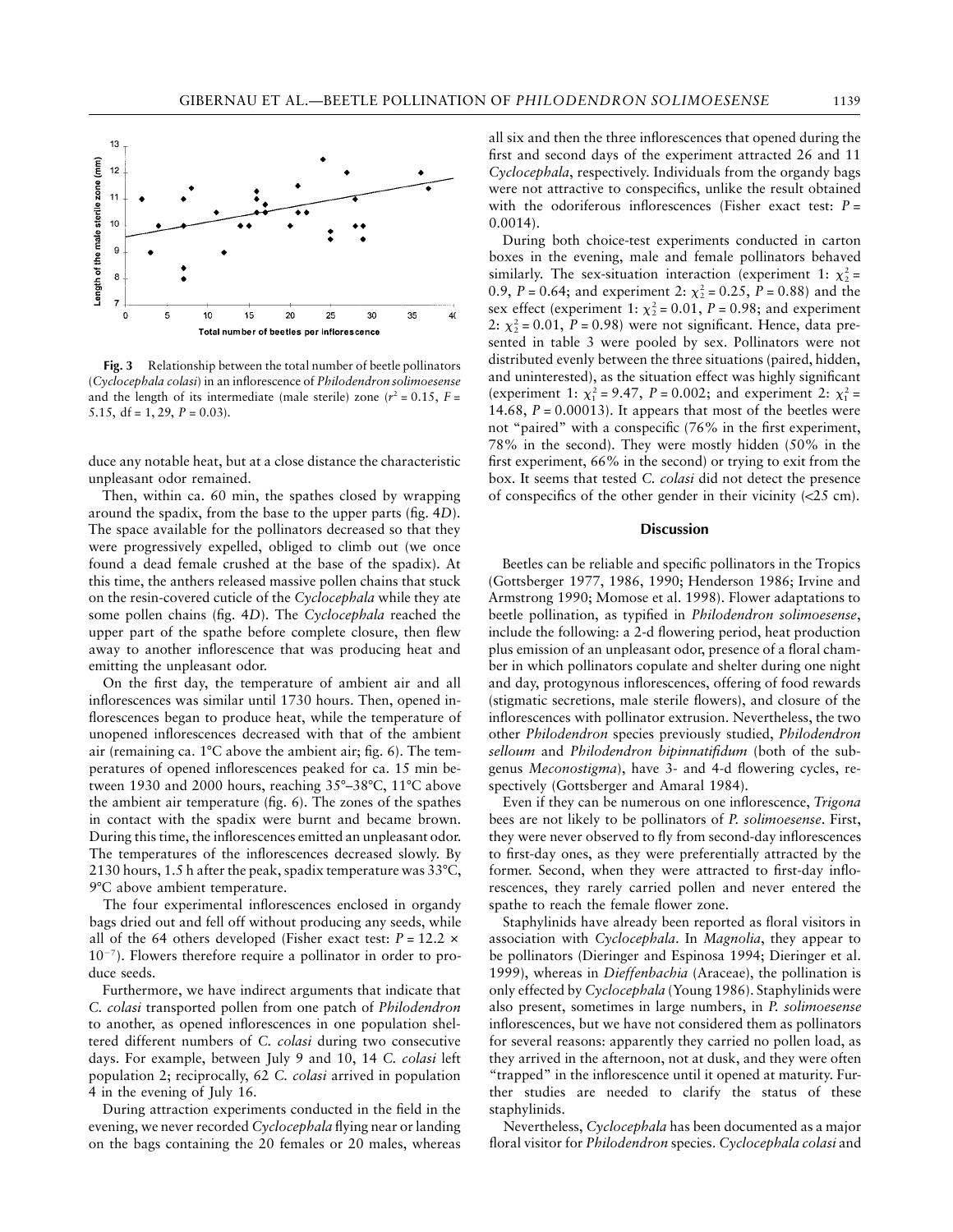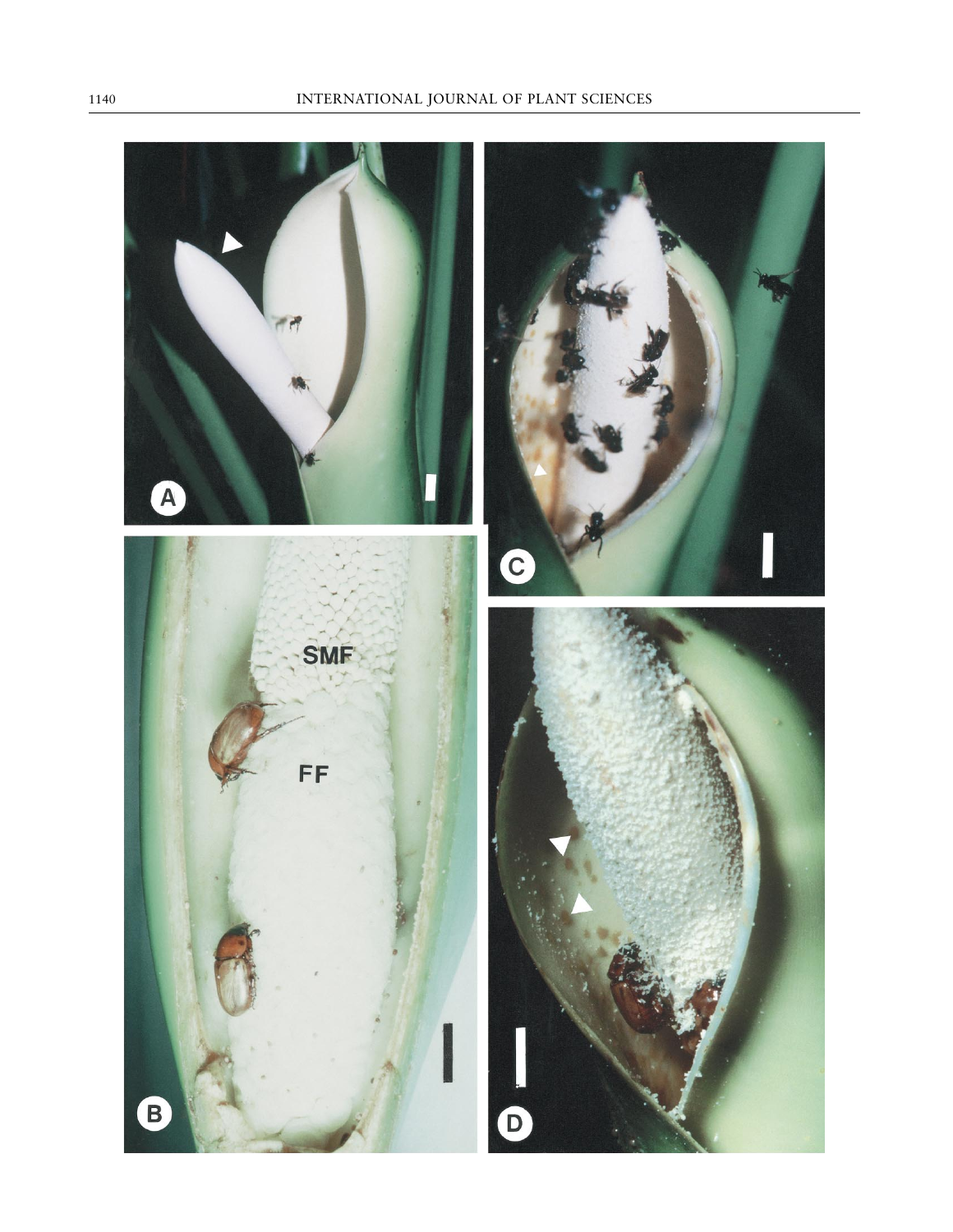

**Fig. 5** Relationship between the proportion of male sterile flowers eaten and the number of beetle pollinators (*Cyclocephala colasi*) present in an inflorescence of *Philodendron* solimoesense  $(r^2 = 0.64, F =$ 48,  $df = 1, 27, P < 1 \times 10^{-5}$ .

*Cyclocephala emarginata*, as far as we know, have not been recorded on other Araceae, whereas *Cyclocephala sexpunctata* was noted to visit one *Xanthosoma*, one *Dieffenbachia*, and four other *Philodendron* species (Valerio 1984; Young 1986; Croat 1997). The high number of *C. colasi* recorded in this study permits us to suggest that it may be the principal pollinator of *P. solimoesense*.

Attraction and choice experiments show no direct attraction between males and females of *C. colasi*. They were only attracted onto receptive inflorescences. Pheromone emission by females is known from *Cyclocephala lurida*, a pest species (Haynes and Potter 1985). In this species, copulations take place on the ground or on grass blades, in places where partners are not particularly easy to find, and female beetles emit a pheromone that attracts males. In contrast, *C. colasi* individuals meet in *Philodendron* inflorescences. These pollinating beetles may thus rely on inflorescence fragrance to meet (and may no longer rely on a sex pheromone). It has been suggested that, for pollinating *Cyclocephala*, floral odors may function as sex pheromones (Schatz 1990).

Sex ratios tend to be male biased, which indicates that females, at some moment, stop visiting *Philodendron* inflorescences or that the sex ratio in *Cyclocephala* populations is male biased. One reason for *Cyclocephala* females to be less abundant in *Philodendron* inflorescences is that once inseminated, they may no longer be attracted to *Philodendron* fragrance, perhaps because they are looking for laying sites, whereas males keep visiting inflorescences, looking for females, and may be more reliable visitors. Biased sex ratios have been reported from other *Cyclocephala* species, i.e., *Magnolia tamaulipana* (male biased; Dieringer et al. 1998) and *M. schiedeana* (female biased; Dieringer and Delgado 1994).

The ecological role of heat production is still misunderstood.

**Table 3**

| Choice Experiments: Number of Beetles (mean $\pm$ SD) |  |  |  |  |  |  |
|-------------------------------------------------------|--|--|--|--|--|--|
| in Each Situation                                     |  |  |  |  |  |  |

|                                      | Experiment $1^a$ | Experiment 2 <sup>b</sup> |
|--------------------------------------|------------------|---------------------------|
| Paired <sup><math>\circ</math></sup> | $1.2 + 0.8$      | $0.67 \pm 0.65$           |
| $Hiddend$                            | $2.4 + 1.1$      | $1.92 + 0.7$              |
| "Uninterested"                       | $1.4 + 1.1$      | $0.42 + 0.5$              |

Note. Data from both experiments were pooled for the sex.

<sup>a</sup> Five beetles/replicate  $(n = 20)$ , both sexes.

 $<sup>b</sup>$  Three beetles/replicate ( $n = 12$ ), both sexes.</sup>

<sup>c</sup> With a sexual partner.

<sup>d</sup> Without a sexual partner.

<sup>e</sup> When in any of the two previous situations.

One proposed role for floral heat production is that it helps beetles to maintain an elevated body temperature during cool periods (e.g., evening). Hence, pollinators remain active in the flower, thus increasing the probability of pollination. But scarabs, and particularly *Cyclocephala* species, appear to be endothermic, and such a role thus seems to be unlikely (Bartholomew and Casey 1977; Bartholomew and Heinrich 1978; Dieringer et al. 1998). Floral thermogenicity is most likely an adaptation to volatilize floral oils that constitute the floral odor that attracts the pollinating beetles.

It has been shown that *Erioscelis* attraction is first based on odors at long distance and is then based on visual stimuli that are perceptible only at a short distance (Gottsberger and Silberbauer-Gottsberger 1991). We have found a positive correlation between sterile male length zone and the number of visiting beetles. It is interesting to note that both odor and heat seem to be emitted from this zone of the spadix in *P. solimoesense* (neutral red staining; M. Gibernau, personal observation). Inflorescences with a longer sterile male zone may therefore produce more heat and volatile compounds and, thus, may be more attractive for beetles.

The pollinators arrived at an inflorescence during the first night (when female flowers were receptive), they spent all of the following day in the floral chamber, and they left the inflorescence on the second night when it closed. As inflorescences on the same individual open several days apart, visiting beetles must then fly from one individual to another. All open inflorescences  $(n = 68)$  were visited by beetles, which indicates that pollinators were abundant. Thus, beetles appear to fly over quite long distances (50–300 m) between the studied populations and the surrounding canopy, where epiphytic *Philodendron* are present, or, more unlikely, they may wait a few days in the ground for new inflorescences to open. In general, *Cyclocephala* beetles have been shown to fly to the closest open inflorescence in *Dieffenbachia* and *Victoria*, and some flights can occur over several hundred meters (Prance and Arias 1975;

**Fig. 4** The 2-d–event flowering process of *Philodendron solimoesense* (bars = 1 cm). *A*, First day, afternoon. Spathe is wide open, and the white spadix (arrowhead) is extremely curved. At this time, the spathe is internally white. Few stingless bees (*Trigona* spp.) are attracted to the male portion of the spadix. *B*, First day, evening. Basal part of the spathe was removed, showing the inferior portion of the inflorescence. *Cyclocephala colasi* beetles remain hidden in the protected floral chamber. They feed on the stigmatic secretions of female flowers (*FF*) and on sterile male flowers (*SMF*) situated just above the female zone (*FF*). *C*, Second day, afternoon. A brownish resin (arrowhead) covers the inner surface of the spathe. Numerous *Trigona* bees collect mucilage and some pollen until nightfall. *D*, Second day, evening. Anther releases massive pollen chains. Emerging *C. colasi* are covered by resin (arrowheads) that stuck large amounts of pollen on their cuticles.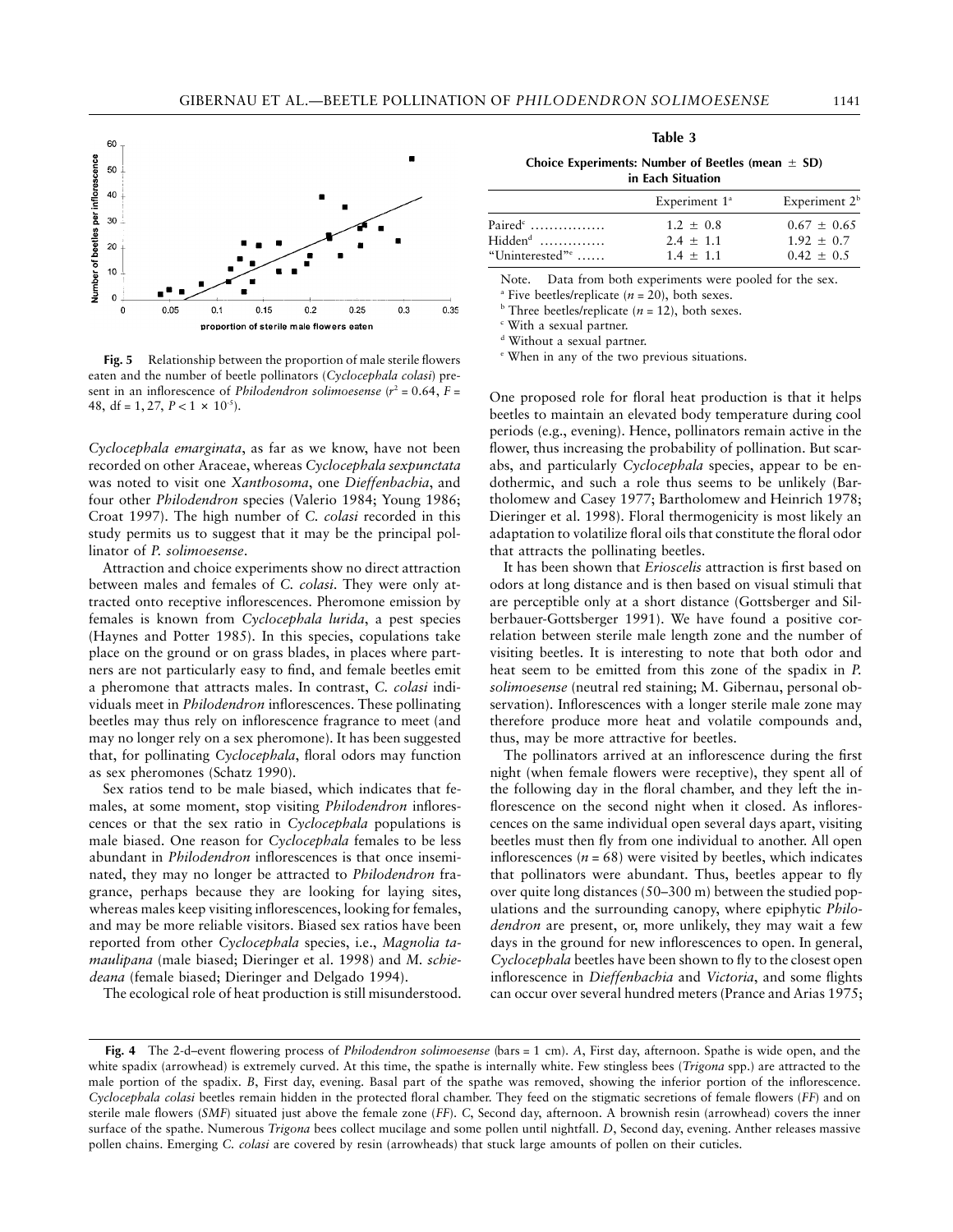

**Fig. 6** Mean temperature variation between 1700 and 2145 hours of six receptive and six nonreceptive inflorescences of *Philodendron solimoesense* and ambient air and observations of beetle visitors (*Cyclocephala colasi*) and *Trigona* bee behavior.

Young 1990). Moreover, marked pollinating beetles were recaptured in low numbers, which indicated important insect movements and/or a low survival rate (Prance and Arias 1975; Young 1988*b*, 1990). A small recapture rate, flowering phenology gaps in local populations, and successful pollination indicate that the reproductive systems of *Philodendron*, *Dieffenbachia*, and *Victoria* may function as metapopulations, in which populations several hundred meters apart are linked by flying beetles that are carrying pollen.

The pollination of three species of *Philodendron* (subgenus *Meconostigma*) is known, and pollinators of 16 species of *Philodendron* (subgenus *Philodendron*) have been collected (Gottsberger and Amaral 1984; Croat 1997). Based on these data, it appears that dynastid beetles (*Cyclocephala* and *Erioscelis*) are major inflorescence visitors and/or pollinators. Fourteen of these 19 species are more or less specifically pollinated (one pollinator or one abundant species plus a few minor ones), and only five of these species are pollinated by a several species. However, more field studies are necessary to assess whether *Philodendron* pollination (700 species) is mainly effected by dynastid beetles and whether it is mainly a specific relationship.

#### **Acknowledgments**

This research was partly supported by grants from the Natural Sciences and Engineering Research Council of Canada (41794-98) and the Fonds Pour la Formation de Chercheurs et l'Aide à la Recherche (Québec). We thank Jérome Orivel for collaboration during field studies, the Staff of the Environmental Laboratory at Petit Saut for technical support, Andréa Dejean and Stuart Hay for English corrections of the manuscript, and R. P. Dechambre (Natural History Museum of Paris) for beetle identification. Gregg Dieringer made many constructive comments to improve the manuscript.

## **Literature Cited**

- Bartholomew GA, TM Casey 1977 Endothermy during terrestrial activity in large beetles. Science 195:882–883.
- Bartholomew GA, B Heinrich 1978 Endothermy in African dung-beetles during flight, ball-making and ball-rolling. J Exp Biol 73:65–84.
- Beath DDN 1996 Pollination of *Amorphophallusjohnsonii*(Araceae) by carrion beetles (*Phaeochrous amplus*) in a Ghanaian rain forest. J Trop Ecol 12:409–418.
- Bierzychudek P 1982 The demography of jack-in-the-pulpit, a forest perennial that changes sex. Ecol Monogr 52:335–351.
- Bogner J 1981 *Pseudohydrosme gabunensis* Engl. Aroideana 4: 31–37.
- Camazine S, KJ Niklas 1984 Aerobiology of *Symplocarpus foetidus*: interactions between the spathe and spadix. Am J Bot 71:843–850.
- Carson HL, T Okada 1982 Ecology and evolution of flower-breeding pomace flies of New Guinea (Diptera: Drosophilidae). Entomol Gen 8:13–16.
- Croat TB 1980 Flowering behavior of the Neotropical genus *Anthurium* (Araceae). Am J Bot 67:888–904.
- ——— 1997 A revision of *Philodendron* subgenus *Philodendron* (Araceae) for Mexico and Central America. Ann Mo Bot Gard 84: 311–704.
- Dieringer G, L Cabrera R, M Lara, L Loya, P Reyes-Castillo 1999 Beetle pollination and floral thermogenicity in *Magnolia tamaulipana* (Magnoliaceae). Int J Plant Sci 160:64–71.
- Dieringer G, L Delgado 1994 Notes on the biology of *Cyclocephala jalapensis* (Coleoptera: Scarabaeidae): an endemic of eastern Mexico. Southwest Entomol 19:309–311.
- Dieringer G, JES Espinosa 1994 Reproductive ecology of *Magnolia schiedeana* (Magnoliaceae), a threatened cloud forest tree species in Veracruz, Mexico. Bull Torrey Bot Club 121:154–159.
- Dieringer G, P Reyes-Castillo, M Lara, L Cabrera R, L Loya 1998 Endothermy and floral utilization of *Cyclocephala caelestis* (Cole-